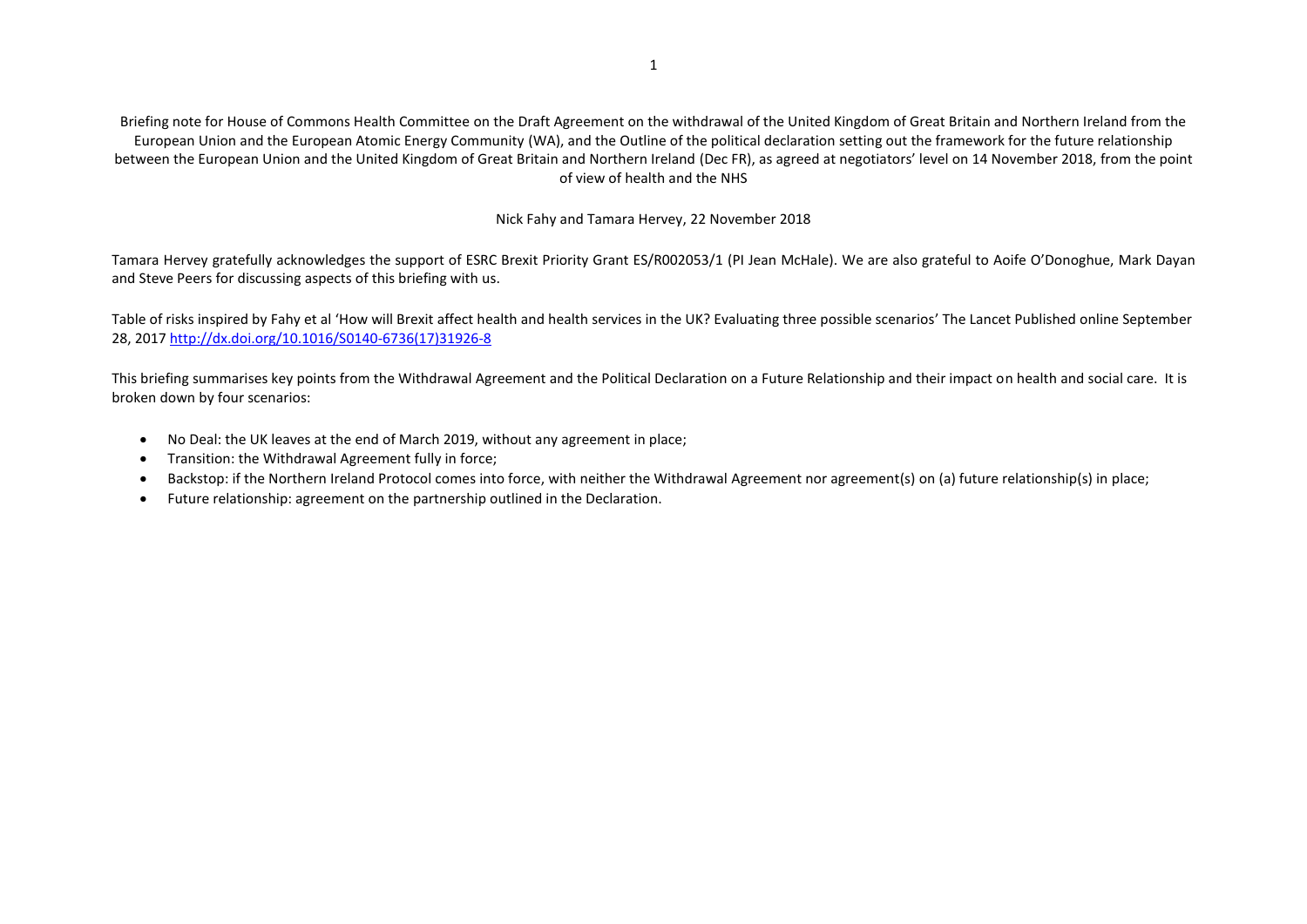|                                                  |                                                            | No Deal Brexit                                                                                                                                                                                               | Transition (the WA)                                                                                                                          | Backstop (NI Protocol)                                                                                                                         | Future relationship                                                                                                              |
|--------------------------------------------------|------------------------------------------------------------|--------------------------------------------------------------------------------------------------------------------------------------------------------------------------------------------------------------|----------------------------------------------------------------------------------------------------------------------------------------------|------------------------------------------------------------------------------------------------------------------------------------------------|----------------------------------------------------------------------------------------------------------------------------------|
| Workforce                                        | Recruitment and<br>retention of EU<br>nationals in the NHS | Absence of legal framework for mobility likely to<br>have severe impact on migration                                                                                                                         | Legal framework continues with some changes,<br>retention and recruitment continues                                                          | Except for those under WA, dependent on future<br>relationship, and domestic law, no certainty                                                 | No provisions facilitating recruitment and<br>retention of NHS workers                                                           |
|                                                  | Mutual recognition of<br>professional<br>qualifications    | Potential to improve on current rules if political<br>will exists<br>Mutual recognition and protections it gives stops<br>immediately                                                                        | Legal framework continues                                                                                                                    | Potential to improve on current rules if political<br>will exists<br>No provisions for mutual recognition beyond end<br>of transitional period | Potential for some weaker form of recognition<br>than currently                                                                  |
|                                                  | Employment rights for<br>health workers                    | No protection of existing rights - can be amended<br>by executive action under EU (W) Act 2018                                                                                                               | Legal framework continues                                                                                                                    | Legal framework continues under NI Protocol level<br>playing field rules                                                                       | Depends on degree of integration and 'level<br>playing field' requirements                                                       |
| Financing                                        | Reciprocal healthcare<br>arrangements                      | No rights in place as no legal framework. No<br>framework for administration/offset between UK<br>and EU countries                                                                                           | Legal framework continues                                                                                                                    | No provision for continued reciprocal<br>arrangements                                                                                          | Potential for some weaker form of reciprocity<br>than currently; but linked to free movement                                     |
|                                                  | Capital financing for<br>the NHS                           | Access to EIB stopped and capital financing<br>generally undermined                                                                                                                                          | Legal framework continues                                                                                                                    | No provisions for EIB cooperation and capital<br>financing undermined                                                                          | Potential to link to EIB; likely lower level of capital<br>financing than currently                                              |
|                                                  | Indirect impact on<br>NHS financing                        | Severe effect on wider economy and thus NHS<br>financing                                                                                                                                                     | Some effect on wider economy and thus NHS<br>financing                                                                                       | Some effect on wider economy and thus NHS<br>financing                                                                                         | Some effect on wider economy and thus NHS<br>financing                                                                           |
| Medical products,<br>vaccines, and<br>technology | Pharmaceuticals                                            | Absence of legal framework for imports/exports<br>drastically affects supply chains. Likely shortages<br>as stockpiling plans cannot cope for more than a<br>few weeks. Loss of global influence through EMA | Continued application of EU law to circulation of<br>medicinal products<br>UK is rule-taker. Loss of global influence through<br>role in EMA | Circulation of medicinal products maintained<br>under EU law<br>Loss of global influence through role in EMA                                   | Continued circulation of medicines; potential for<br>some weaker cooperation with EU on medicines<br>than currently              |
|                                                  | Other medical                                              | Supply as for pharmaceuticals                                                                                                                                                                                | Continuity of supply secured                                                                                                                 | As for pharmaceuticals                                                                                                                         | As for pharmaceuticals                                                                                                           |
|                                                  | products                                                   |                                                                                                                                                                                                              |                                                                                                                                              | As for pharmaceuticals                                                                                                                         | Radioisotope cooperation envisaged                                                                                               |
| Information                                      |                                                            | Absence of legal framework means end of<br>information collaboration with drastic effects on<br>research, surveillance                                                                                       | Legal framework continues, current activities<br>continue                                                                                    | Lack of continued access to data structures.                                                                                                   | No specific cooperation on health information<br>envisaged.                                                                      |
| Service delivery                                 | <b>Working Time</b><br>legislation                         | Potential to improve on current rules if political<br>will exists<br>Existing protections can be removed by executive                                                                                        | Legal framework continues                                                                                                                    | Legal framework continues under NI Protocol level<br>playing field rules                                                                       | Potential to improve on current rules if political<br>will exists<br>Existing protections can be removed by executive            |
|                                                  |                                                            | action                                                                                                                                                                                                       |                                                                                                                                              |                                                                                                                                                | action                                                                                                                           |
|                                                  | Cross-border care                                          | No framework for administration/offset between<br><b>UK and EU countries</b>                                                                                                                                 | Legal framework continues                                                                                                                    | Not covered, except for island of Ireland implicitly<br>and as part of CAWT                                                                    | Cross-border health services not envisaged as part<br>of the future relationship                                                 |
| Leadership and                                   | Public health                                              | Potential to improve on current rules if political<br>will exists                                                                                                                                            | Legal framework continues but UK is outside EU<br>institutional structures so loss of role                                                   | Potential to improve on current rules if political<br>will exists                                                                              | Impact of EU rules dependent on depth of<br>partnership                                                                          |
| governance                                       |                                                            | Existing protections can be removed by executive<br>action                                                                                                                                                   | No mention in WA but continued collaboration on<br>public health at global level (eg: G7) and health<br>security                             | Existing protections can be removed by executive<br>action                                                                                     | Continued collaboration on public health at global<br>level (eg: G7) and health security                                         |
|                                                  | Trade and<br>competition                                   | Potential to improve on current rules if political<br>will exists                                                                                                                                            | Legal framework continues but UK is outside EU<br>institutional structures so loss of role                                                   | Legal framework continues under NIP level playing<br>field rules                                                                               | Impact of EU rules dependent on depth of<br>partnership                                                                          |
|                                                  |                                                            | Some existing protections could be removed by<br>executive action                                                                                                                                            |                                                                                                                                              |                                                                                                                                                |                                                                                                                                  |
|                                                  | Research                                                   | Collaborations and funding from EU ended. No<br>access to Clinical Trials Reg's portal. Loss of global<br>influence.                                                                                         | Collaborations and funding continue until end<br>2020                                                                                        | Collaborations and funding from EU ended. Access<br>to Clinical Trials Reg's portal unclear. Loss of global<br>influence                       | Continued participation in research envisaged, but<br>on worse terms for the UK                                                  |
|                                                  | Scrutiny and<br>stakeholder<br>engagement                  | Volume of new legislation already limiting scrutiny<br>and engagement, will continue                                                                                                                         | Volume of new legislation and executive powers<br>under EU (W) Act limits scrutiny and engagement                                            | Volume of new legislation and executive powers<br>under EU (W) Act, plus new trade agreements,<br>limits scrutiny and engagement               | Volume of new legislation and executive powers<br>under EU (W) Act, plus new trade agreements,<br>limits scrutiny and engagement |

Grey = broadly unchanged; Green = positive; pale red = moderate negative; red = major negative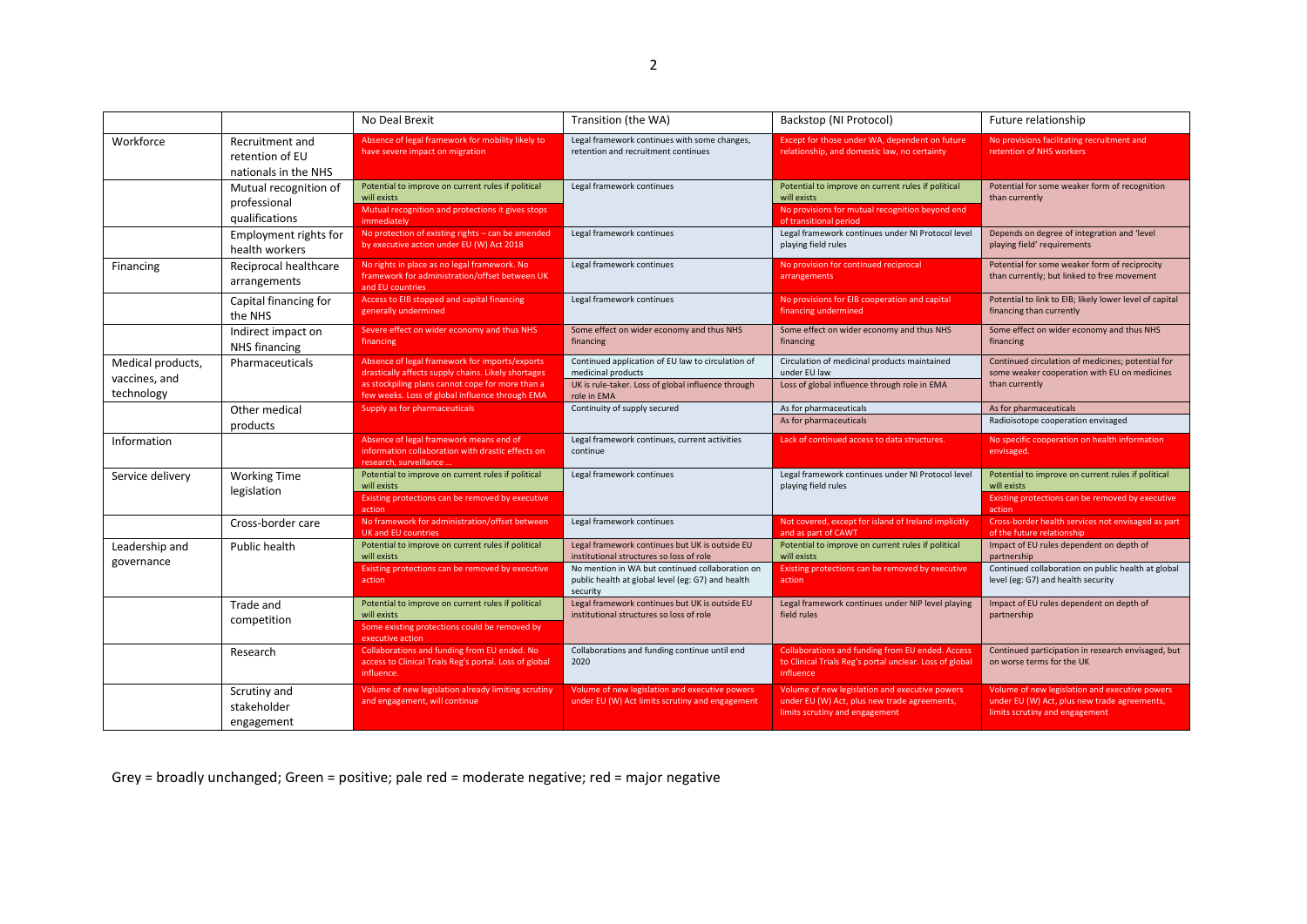### **General orientation and the temporal elements**

# **Legal continuity during the transition period**

WA provides for a 'transition period' (A126), which runs from 29 March 2019 (A185) until 31 December 2020, as things stand.

During the transition period, with some exceptions\*, EU law continues to apply to and in the UK (A7; A127 'Unless otherwise provided in this Agreement, Union law shall be applicable to and in the United Kingdom during the transition period'). During transition, EU law has 'the same legal effects' as now, and has to be interpreted and applied using the same 'methods and general principles' (A127(3)). This means EU law as it stands at 'Exit Day' (29 March 2019) *and as it evolves* during the transition period will be part of UK law (A6). [NB this seems different to the EU (Withdrawal) Act 2018, which 'freezes' EU law on Exit Day as 'retained EU law'. Of course, the EU (Withdrawal Agreement) Act or whatever it will be called would impliedly repeal contradictory provisions of an earlier act.] Decisions of the Court of Justice of the EU (CJEU) during the transition period are binding 'on and in' the UK (A89). Administrative procedures undertaken by EU institutions, bodies or agencies, about compliance with EU law by the UK, or entities within the UK, continue during transition (A92) and their results are binding on and in the UK (A95).

[\*The exceptions are for the parts of EU law that don't apply to the UK now (about the Schengen area, home affairs, the Eurozone etc); and for citizenship democratic rights (citizens petition, voting in European Parliament and local elections etc) (A127(1)(a)&(b)).]

The transition period may be extended once, up to the end of any calendar year '[31 December 20XX]', by a decision of the Joint Committee (a new institutional structure set up by the WA, see below), taken before 1 July 2020 (A132). In that event, the UK would continue to contribute to the EU budget, as determined by the Joint Committee (A132), although only as a third country (A132(2)(a)). This is significant because third countries must pay in an equivalent amount to what they receive from the EU budget.

The end of the transition period is not the end of the application of the WA in the UK: 'In the interpretation and application of this Agreement, the United Kingdom's judicial and administrative authorities shall have due regard to relevant case law of the Court of Justice of the European Union handed down after the end of the transition period.' (A4(5)). This is important because people's rights under the WA will continue after the end of the transition period in several important respects, eg to be able to achieve residence rights/settled status in the UK; to continue to benefit from social security entitlements such as pensions already accrued; to have personal data protected; and, potentially, under the 'backstop' arrangements (see further below).

# **The position of the UK during transition**

The UK is no longer a MS of the EU from Exit Day 29 March 2019 (A185; Preamble para 1, plus Article 50 notification).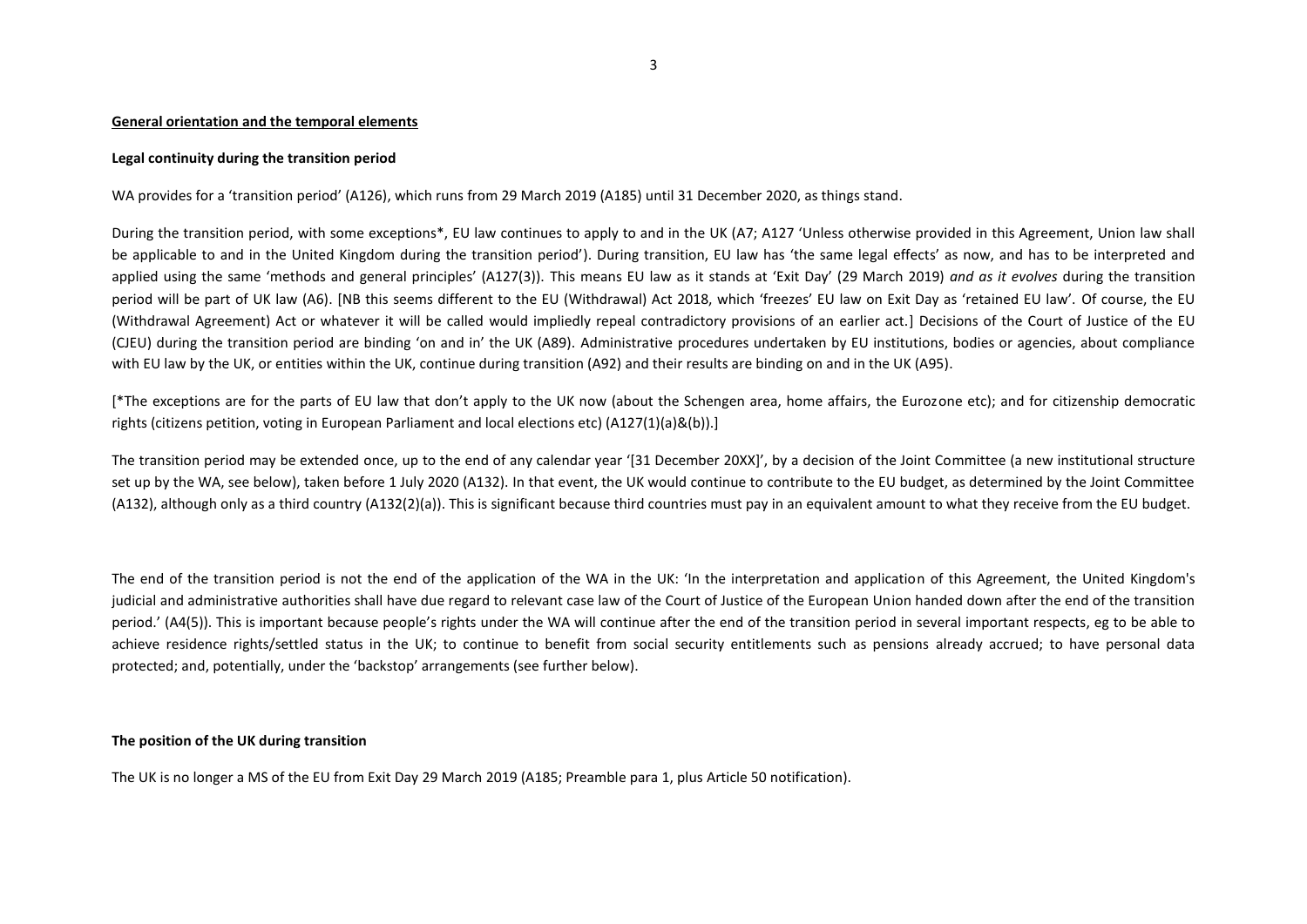The UK is excluded from EU institutions and agencies. It may not nominate, appoint or elect members; participate in decision-making; attend meetings, including of expert groups, except where the WA explicitly provides otherwise (A7). One place it does (A34) is the Administrative Commission for coordination of social security, where UK may observe and send an advisory representative. Another (A128) is meetings of EU agencies involving experts, which includes the decision-making procedures of the EMA. UK experts may be invited to attend, but may not vote in, meetings or parts of meetings where either the decisions apply to the UK or entities in the UK, or 'the presence of the UK is necessary and in the interest of the Union' (A128(5)(b)). But, from Exit Day, the UK is excluded from acting as lead authority in 'risk assessments, examinations, approvals or authorisations' (A128(6)).

### **The Political Declaration on the Future Relationship between the EU and the UK**

Overall, the Political Declaration on the Future Relationship (PDFR) sets out a 'Canada plus' partnership, where the plus includes buying-in to European Union programmes (though not on the same footing as Member States), stronger cooperation on areas such as transport, energy and foreign affairs, and a security partnership. The Declaration is quite detailed on goods, and much sketchier on other factors of production (services, capital, companies) and people, which is consistent with a Canada-style free trade agreement. That type of future relationship is consistent with the UK's stated 'red lines', and what the EU has indicated is possible, given its negotiating mandate. Of course, either or both of those things could change.

And, as has been pointed out, the possibilities for the future relationship are far more open-ended than for the WA. In that sense, the WA is the easy bit. Bear in mind also that trade agreements take years to negotiate, and run to hundreds of pages, and the Declaration is only a few pages. Because of that temporal element, we should take seriously the possibility that the 'backstop' in the protocol on Northern Ireland comes into effect. It may in fact become the future relationship, at least for the medium term.

### **The Protocol on Northern Ireland**

An integral part of the WA, with the same legal value (A182), the Protocol runs to almost as many pages as the main WA. Although its stated objective is to be temporary (NIP A1(4)), the amount and depth of detail suggests that this has been drafted in a way that it can actually be used. And it is not time-bound: it applies until it is superseded by (a) subsequent agreement(s) (NIP A1(4)).

The way that the Protocol works does not just affect the island of Ireland. The Protocol establishes a single customs territory between the EU and the UK (NIP A6). That means no tariffs or taxes on products moving between the UK and the EU, and the same external tariffs for products from other countries coming into the UK and EU.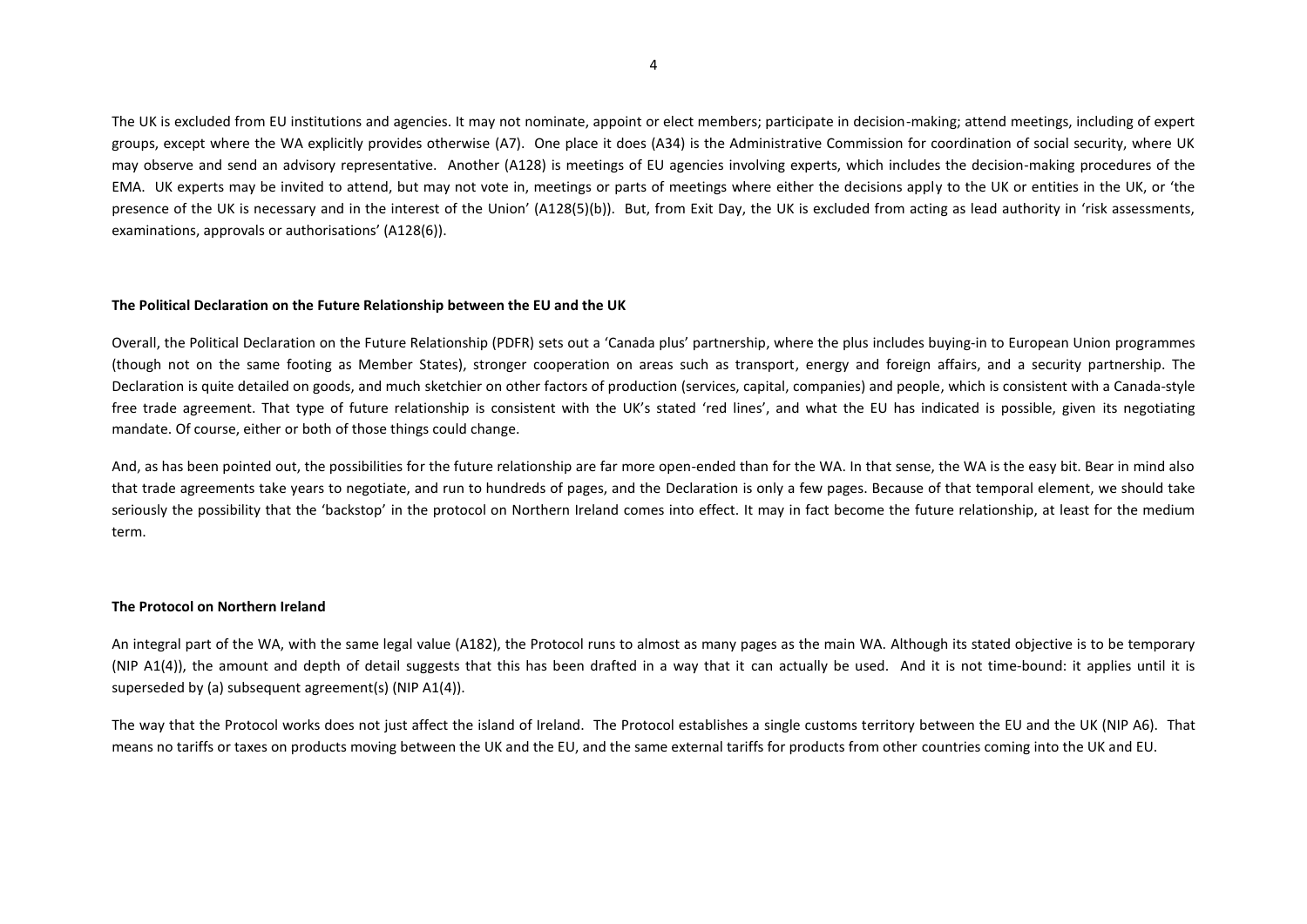The Protocol does this by applying to all trade in goods between the EU and UK, as well as goods from 'third countries', the rules in Annex 2 (which set up the customs union); Annex 3 (on documents needed for movement of goods, unless the Joint Committee adopts new detailed rules (NIP A6); and Annex 4 (the 'level playing field rules', which covers a wide range of existing EU law on fiscal supervision; environmental protection; labour and social standards; state aids; competition; and state-owned monopolies with special privileges) (NIP A6). In this way, the UK government complies with its obligation not to 'enter into arrangements under which Northern Ireland forms part of a separate customs territory to Great Britain' (Taxation (Cross-Border Trade) Act 2018, section 55 (1)).

But for the *regulation* of goods (so non-tariff barriers, rather than the tariffs that apply under a customs code), the Protocol in effect creates a new legal concept/entity of 'the UK in respect of Northern Ireland'. It's neither a Member State nor a 'third country'. Territorially speaking, this is Northern Ireland. The Protocol extends the application of EU goods law (product standards, marketing and product safety rules) to Northern Ireland. EU law on marketing and safety standards for goods (all listed at great length in Annex 5) will apply 'to and in the United Kingdom in respect of Northern Ireland' (NIP A6(2)). Where goods are imported into NI from the EU, Articles 34 and 36 TFEU also apply (NIP A8(1)), so no unjustified non-tariff barriers may be imposed.

The Protocol itself does not directly or formally require the same standards for products being produced or marketed in the UK, but if the UK wants to keep a single regulatory market including Northern Ireland, and avoid an internal border in the Irish Sea, then in practice the UK will need to align with EU standards.

We are grateful to the authors of the Constitutional Conundrums project (ESRC grant ES/S006214/1) [briefing](https://btcwarwick.files.wordpress.com/2018/11/withdrawal-agreement-briefing.pdf) on the Protocol, especially Aoife O'Donoghue.

# **Health and Social Care Workforce**

Part Two on Citizens Rights covers the position of EU citizens in the UK, and vice versa. In general, EU citizens already in the UK are relatively well protected under the WA, although the protections are not identical to those of EU law. In fact, they offer less protection. For instance, primary carers of children residing in the EU currently have rights to remain in the EU even when the EU national parent of that child ceases to reside in the EU or ceases to be a worker. The WA gives these primary carers rights *only*  when the child is in education and not when the EU national parent ceases to be a worker, creating a further insecurity for those in insecure labour markets.

The implication is that retention of NHS and social care workforce already in the UK will be less easy than if the UK were to remain in the EU, but much easier than under a no-deal Brexit, and the possibility to attract EEA nationals up to the end of transition will be in place. This is important, given current reliance on EEA nationals, especially in nursing, and particularly in some parts of the country.

NHS and social care workforce from EEA and their families already in UK before end transition can remain (A13), and can in due course acquire permanent residence as now (As 15&16). Those who haven't resided in the UK for 5 years at the end of transition can carry on accruing that entitlement afterwards (A16), even if their status changes eg from student to worker or self-employed person (A17). Rights continue on the basis of EU law for workers and migrant citizens, to equal treatment with national workers (A23), although not to student loans for people who acquire settled status under the WA (A23 (2)). Workers and self-employed people under the WA have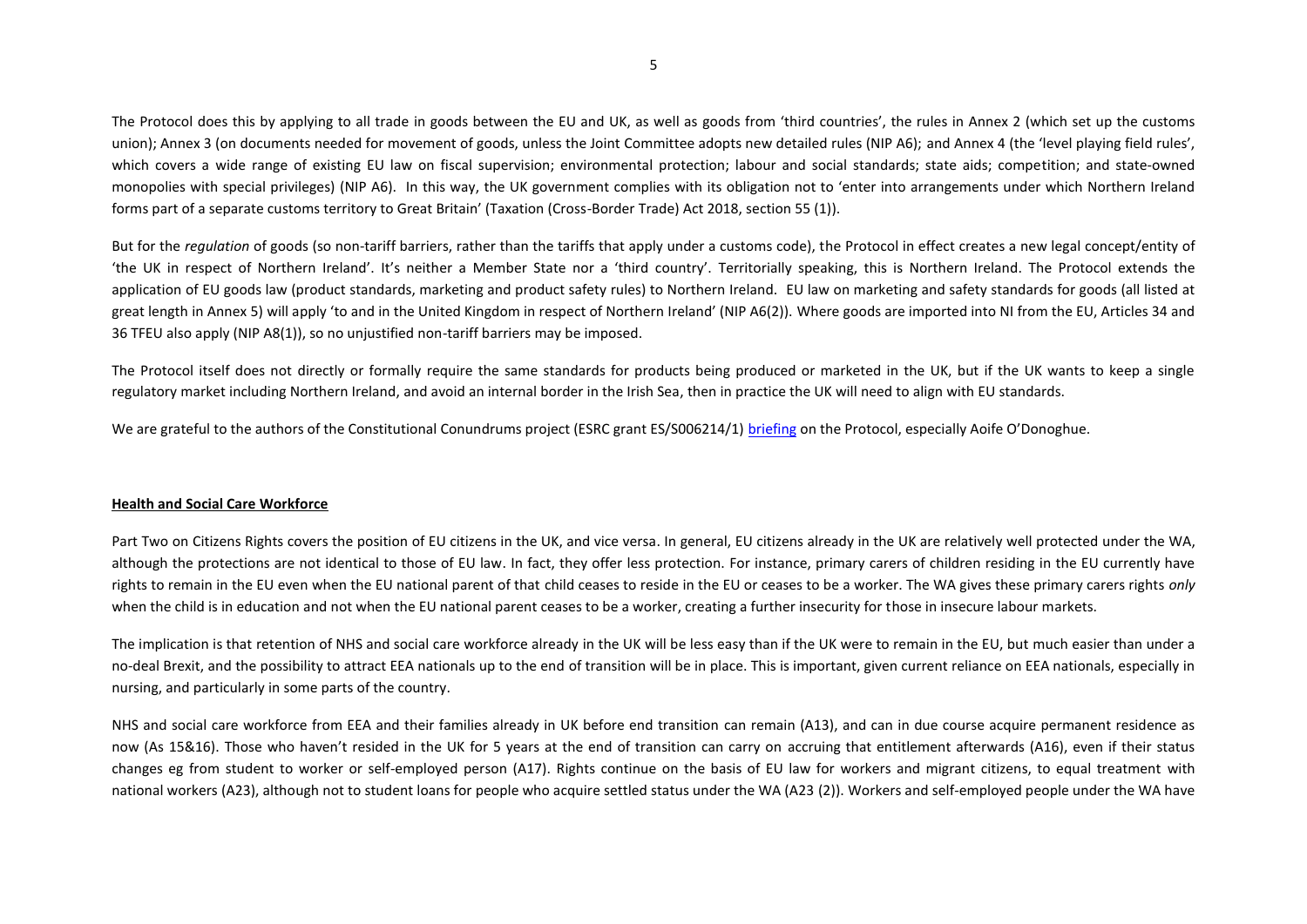the rights of EU migrant workers, eg for their children to attend school, access to housing etc (A24). Mutual recognition of qualifications under EU law continues during transition period (A27). UK can use EU information systems for ongoing mutual recognition processes for up to 9 months after end of transition period (A29).

What changes is the way in which UK imposes administrative formalities on EEA nationals in UK. There will no longer be an automatic right to reside in the UK. The UK (and EU) may require resident EU nationals to apply for a new residence status under the WA (A18). The conditions of the process for applying for this new status are not covered in as much detail in the WA as they might have been. Deadlines can be extended because of 'technical problems' (A18(1)(c)): the very fact that this is in the text is recognition of the fallibility of such application systems, especially when under-resourced. There is an obligation to consider 'reasonable grounds' for failure to respect a deadline (A18(1)(d)). Administrative processes must be 'smooth, transparent and simple' (A18(1)(e)); forms 'short, simple, user-friendly'; costs 'free of charge or not exceeding that imposed on citizens for the issuing of similar documents' (£75.50 for adult passport: £65 for settled status documents); original documents held have to be returned 'without delay'; administrative authorities have to 'give applicants the opportunity to correct any deficiencies, errors or omissions' (A18 (1)(o)). All of these terms could have been more precisely specified, for instance whether an opportunity to correct incurs a further cost. The way these terms are interpreted will affect how EEA nationals working in the NHS and social care experience in practice their change of status from EU citizens in an EU Member State to EU citizens with entitlement to remain under the WA and the new UK settled status rules.

For instance, the WA itself refers to the need for non-economically active people to show that they have 'comprehensive sickness insurance' (A18(1)(k)). However, the UK government have confirmed that those applying for the new settled status will not need to show CSI, in a statement of intent [\(https://www.gov.uk/government/publications/eu-settlement-scheme-statement-of-intent\)](https://www.gov.uk/government/publications/eu-settlement-scheme-statement-of-intent). As it is not included in the WA, no one can rely on that statement of intent, should a future government reverse it. This is the kind of thing that the European Parliament might pick up, given its role in Article 50 (2) TEU (it has to consent to the WA).

During transition, health and social care workforce will continue to enjoy EU-derived employment rights (health and safety at work, including working time; nondiscrimination on grounds of race, disability etc; rights on restructuring) as now: 'Unless otherwise provided in this Agreement, Union law shall be applicable to and in the United Kingdom during the transition period' (A127). Changes to those rights under the EU (Withdrawal) Act 2018 could only lawfully be made after transition.

UK compliance with Part Two on citizens rights is to be overseen by a new 'independent authority'. The Authority will be empowered to investigate alleged breaches of Part Two of the WA, on its own initiative, or on the basis of a complaint, and to bring legal action to remedy breaches (A159(1)). The Authority will be in place for at least 8 years after the end of transition (A159(3)). There will also be a specialist Committee on Citizens Rights (A165(1)), within the new Joint Committee structure.

# *NI protocol*

If the NI Protocol comes into effect, the UK will be obliged to remain aligned with EU employment law, as part of the 'level playing field' conditions of the customs union (NIP, A6 and Annex 4). Neither the EU nor the UK may reduce those standards that exist in EU law at the end of the transition period (NIP Annex 4 A1). Enforcement, though, will only be through existing domestic processes (NIP, A14), though at least arguably the relevant rules are 'directly effective' so must be applied by UK courts. The arbitration procedure in the WA will not apply.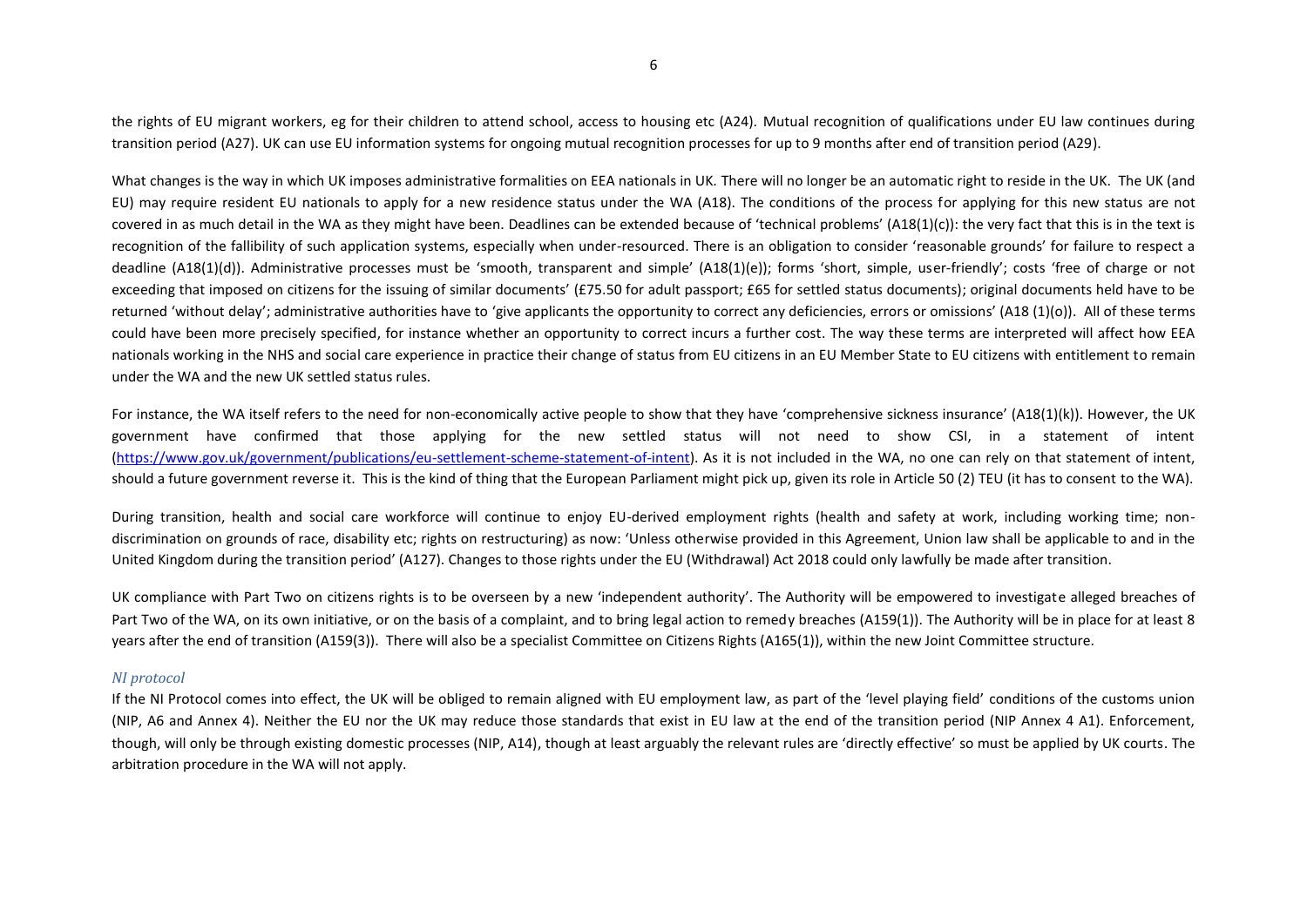#### *Declaration*

The Declaration envisages an end to free movement, and does not envisage any specific conditions for entry and stay related to health in particular or public service in general (though it does for research, study, training and youth exchanges; paragraph 53). If the NHS or social care entities are to employ health and social care staff from EU countries after transition, this will be on the basis of domestic immigration law only. That immigration law is far from fit for purpose in terms of filling the significant staffing gaps in health and social care that currently exist. Plans to fill those gaps with domestic workers are lacking in concrete specificity at this time.

There is a gnomic mention of 'appropriate arrangements on professional qualifications' (paragraph 36); this is already less ambitious than the Canada agreement, which has not yet led to any actual agreements, and indeed according to [this](http://trade.ec.europa.eu/doclib/press/index.cfm?id=1811) source on the European Commission website, the first meeting envisaged by that cooperation is yet to take place.

### **Financing**

**Reciprocal healthcare arrangements**. (Part Two, Title III, As 30-36). Coordination of social security (including EHIC and S1/S2) continues during transition, and beyond, for people 'for as long as they continue without interruption to be in one of the situations set out in that paragraph involving both a Member State and the United Kingdom at the same time'. Situations are being resident in EU/UK and 'subject to' coordination of social security rules (A30). Everyone 'subject to' social security legislation in EU/UK before end of transition can aggregate entitlements (A32). Includes EHIC care until the end of the stay in the other state after the end of transition, plus reimbursement; health care for resident pensioners ('for as long as the conditions in [the social security legislation] are fulfilled' (A32 (1) (e)); reimbursement for planned healthcare (A32). Includes EEA/Swiss nationals (A33). Reimbursement, recovery and offsetting continues after transition for people covered by A30 and A32 (A35).

WA Annex I, part II includes a list of all the current detailed rules of EU social security coordination. These include the rules on EHIC; health care for EU nationals resident in the UK and vice versa, including pensioners; and the arrangements under the EU Regulations whereby the UK waives reimbursement for some or all medicals treatment with Belgium; Denmark; Ireland; France; Luxemburg, Finland and Sweden, on a reciprocal basis.

Application of new EU law on coordination of social security after end of transition period continues in UK for those covered (A36). The Joint Committee (new institution set up under WA) will amend Annex I, part II accordingly. Some exceptions about not necessarily having to do that when EU changes exportability of cash benefits.

People covered by this part of the WA enjoy the rights it gives for their lifetime, so long as they continue to meet the requirements of the WA: 'The persons covered by this Part shall enjoy the rights provided for in the relevant Titles of this Part for their lifetime, unless they cease to meet the conditions set out in those Titles' (A39).

The practical application of the WA presumably will require UK nationals in EU countries to formally register their residence, otherwise they will not be formally 'subject to' that legislation. Many Brits, for example, in Spain, have not yet done so: we know that there are discrepancies between the number of people present and the formal figures. People who don't register may find themselves outside of the protection of the WA.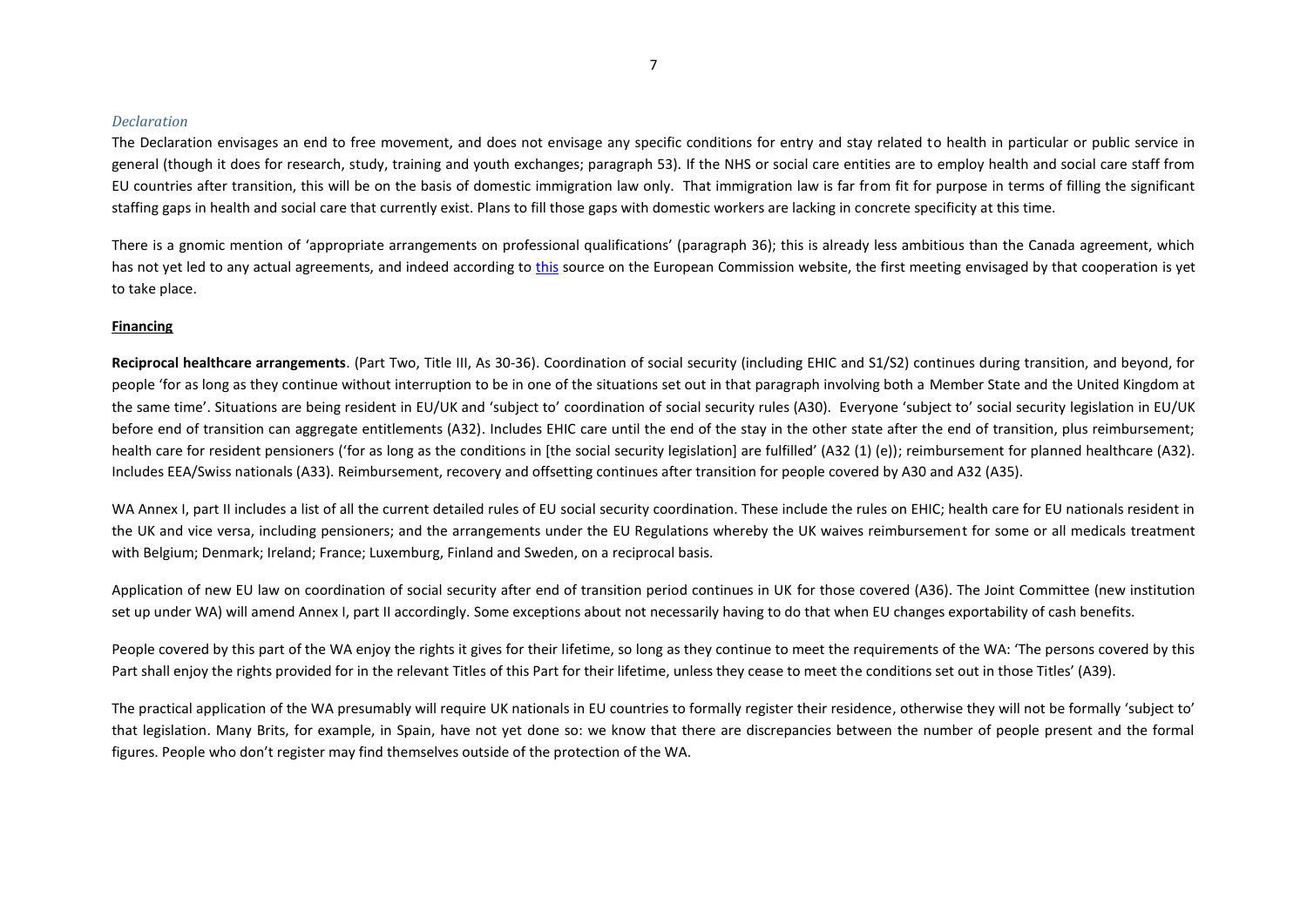# *NI Protocol*

There are no provisions to continue reciprocal healthcare arrangements as part of the Protocol.

# *Declaration*

There is a weak reference to "consider addressing social security coordination in the light of future movement of persons" (paragraph 54); this suggests that reciprocal healthcare arrangements will only continue if the UK accepts a significant degree of free movement.

Capital financing for the NHS. As noted in the Lancet article, the European Investment Bank has provided over €3.5 billion in low-cost capital to the NHS since 2001:<sup>15</sup> a source of funding that has become increasingly important as part of the shift to public-private partnerships for infrastructure improvement. The WA empowers the European Investment Bank to continue operating in the UK during the transition period (A124).

Thereafter, unless it is part of a future EU-UK relationship, the UK will be treated as a 'third country'. The EIB can lend to entities outside of the EU, but 90% of its lending is within the EU. A search of its database found no health lending to a non-EU country. There is a reference to the UK exploring some way of continuing to work with the EIB (paragraph 15), but no firm commitment.

**Indirect impact on NHS financing.** The overall effect of Brexit on the economy remains unchanged from previous advice. The overwhelming consensus of economic forecasts, including that of the Office for Budget Responsibility, is that Brexit in any form will have a substantial long-term negative impact on the UK economy, and thus can be expected to put additional pressure on financing for the NHS. The government's own economic impact analysis suggests that a no-deal Brexit will be particularly bad for the economy, and thus by extension indirectly for NHS financing.

# **Medical products, vaccines, and technology**

These are 'goods', covered by WA Part Three, 'Separation Provisions', Title I, 'Goods placed on the market' (As 40-46). What is critical here is the different between this and a no-deal Brexit. Any goods placed on the market in the UK or the EU before the end of the transition period may circulate between these markets, and made available or put into service in either of those markets (A41). The current Treaty rules on free movement of goods apply (A41). During transition, the UK must accept authorisations carried out by EU (EMA, national bodies for decentralisation authorisation of pharmaceuticals, 'competent authorities' in other EU MS for medical devices and equipment), and the EU must accept the UK's authorisations (A41). UK and EU continue to share market surveillance information about dangerous goods (A43). UK and EU obliged to share information about past authorisations of pharma by sharing dossiers (A45). UK 'competent authorities' (including the UK's MHRA) must transfer information to the EU on ongoing authorisations led by the UK before Exit Day (A44) [NB no reciprocal obligation of EU competent authorities to transfer info to UK]. 'Notified bodies' in UK and EU obliged to share information on conformity assessment (A46).

The UK is obliged to continue to protect IP rights registered or granted before the end of the transition period (A54). There is provision for supplementary protection rights (which extend patents so that they take into account the time it takes for a new pharmaceutical to receive marketing authorisation) for pharmaceuticals (A60).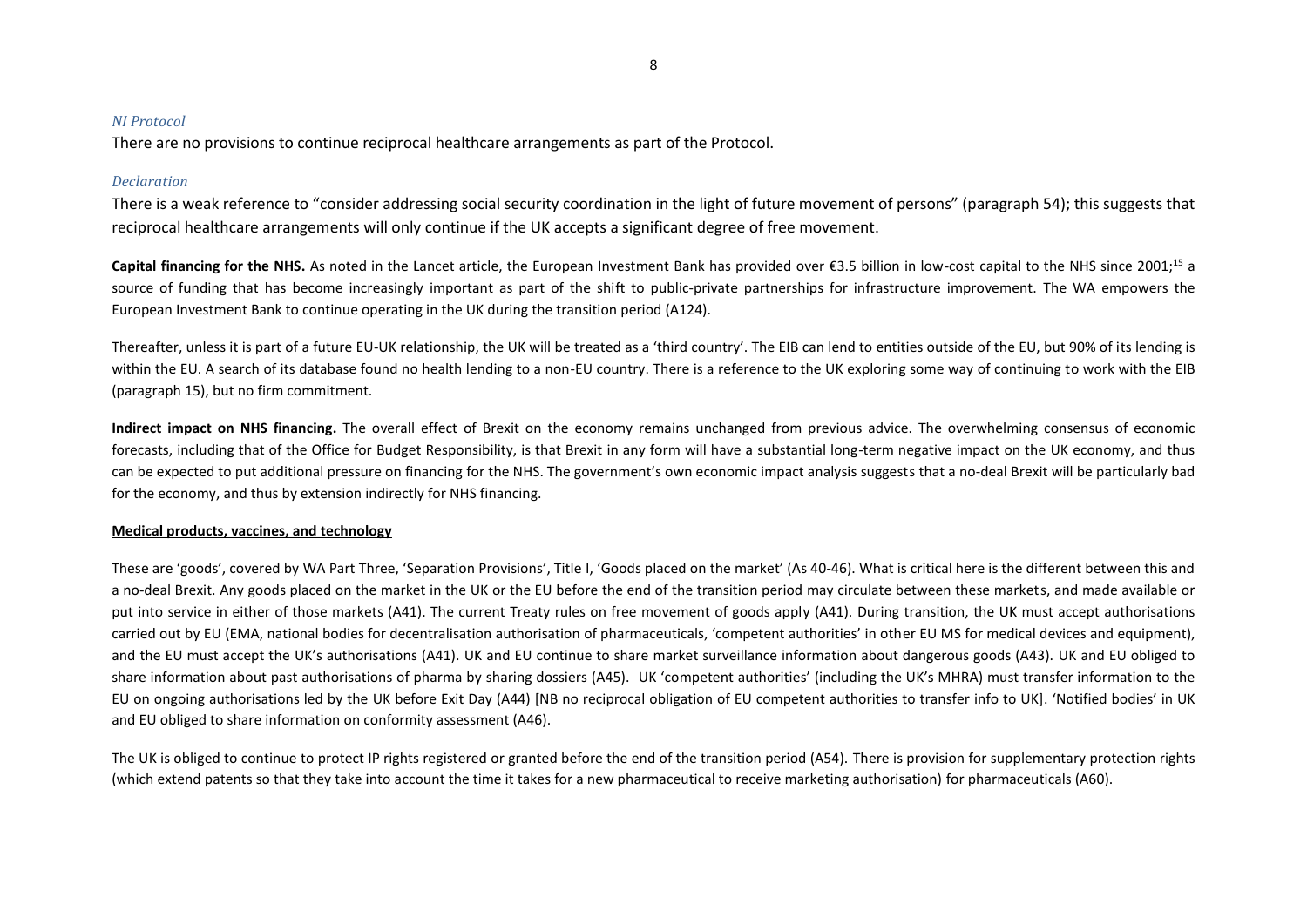9

By end of transition, UK must comply with relevant international law for all products covered by Euratom (A80), with a system of 'equivalent effectiveness' (A81).

### *NI Protocol*

Longer term, the Protocol on NI establishes a single customs union between the EU and UK, 'until the future relationship becomes applicable' (NIP, A6), in other words, potentially for many years given how long it takes to negotiate trade agreements. This means no tariffs or quotas on products moving between the UK and the EU. As many products relevant to the health sector (eg pharmaceuticals) are zero rated anyway, it isn't tariffs that matter so much as 'non-tariff barriers'.

The Protocol on NI deals with non-tariff barriers in two ways. Some non-tariff barriers, like environmental and labour standards, and state aids rules (listed in Annex 4), are within the rules of the common EU-UK customs territory, as necessary for a level playing field. As EU law develops, the Joint Committee is empowered to modify Annex 4 to lay down higher standards (NIP A6). So these rules apply to the whole of the UK.

But other non-tariff barriers, including EU law on product safety (applicable to medical devices), EU law on substances of human origin (blood, organs, human tissue), and EU pharmaceuticals law (including marketing authorisation rules, labelling, reporting, clinical trials, etc) (listed in Annex 5), are covered by NIP Article 8. This states, gnomically:

'Without prejudice to the provisions of Union law referred to in Annex 5 [the whole of/large swathes of EU legislation regulating products], the lawfulness of placing goods on the market in Northern Ireland shall be governed by the law of the United Kingdom as well as, as regards goods imported from the Union, by Articles 34 and 36 TFEU.'

So products in Northern Ireland will subject to both EU law and UK law. Article 8 doesn't tell us what happens if they diverge. Those product rules must be aligned 'in respect of Northern Ireland' only. Of course, if the UK wants to have a single market within the UK, it would need to align with those rules, but the WA *itself* does not require that.

To make this a practical reality, NIP Article 8 creates a new category of product labelling, pertaining to goods approved for marketing in Northern Ireland (NIP A8(2&3), plus Annex 5). Products so marked by an entity in Northern Ireland shall be distinguished from those authorised from elsewhere in the UK (indicated as UK(NI) on the product) (NIP A8(2&3)). This UK(NI) mark certifies where the product has been manufactured, and that it complies with the relevant product safety rules. Where product safety checks take place on site in Northern Ireland, they will be recognised by the EU (NIP A8(2)para 3). That is why labelling becomes important: so that products travelling on from NI to the EU market can be spot-checked, to make sure they don't 'leak' into Ireland. The implication of the 'swimming pool' which is the metaphor being used to explain the zone established by the NIP is that checks can be lighter if the UK chooses to be more aligned (in the deeper end of the pool).

Where product safety checks take place outside NI, compliance will have to be checked by a body established in the EU, or an EU agency (NIP A8(2)para 2). British product safety checks won't be recognised by the EU. So there may be a greater role for entities in Dublin in securing product safety on the island of Ireland.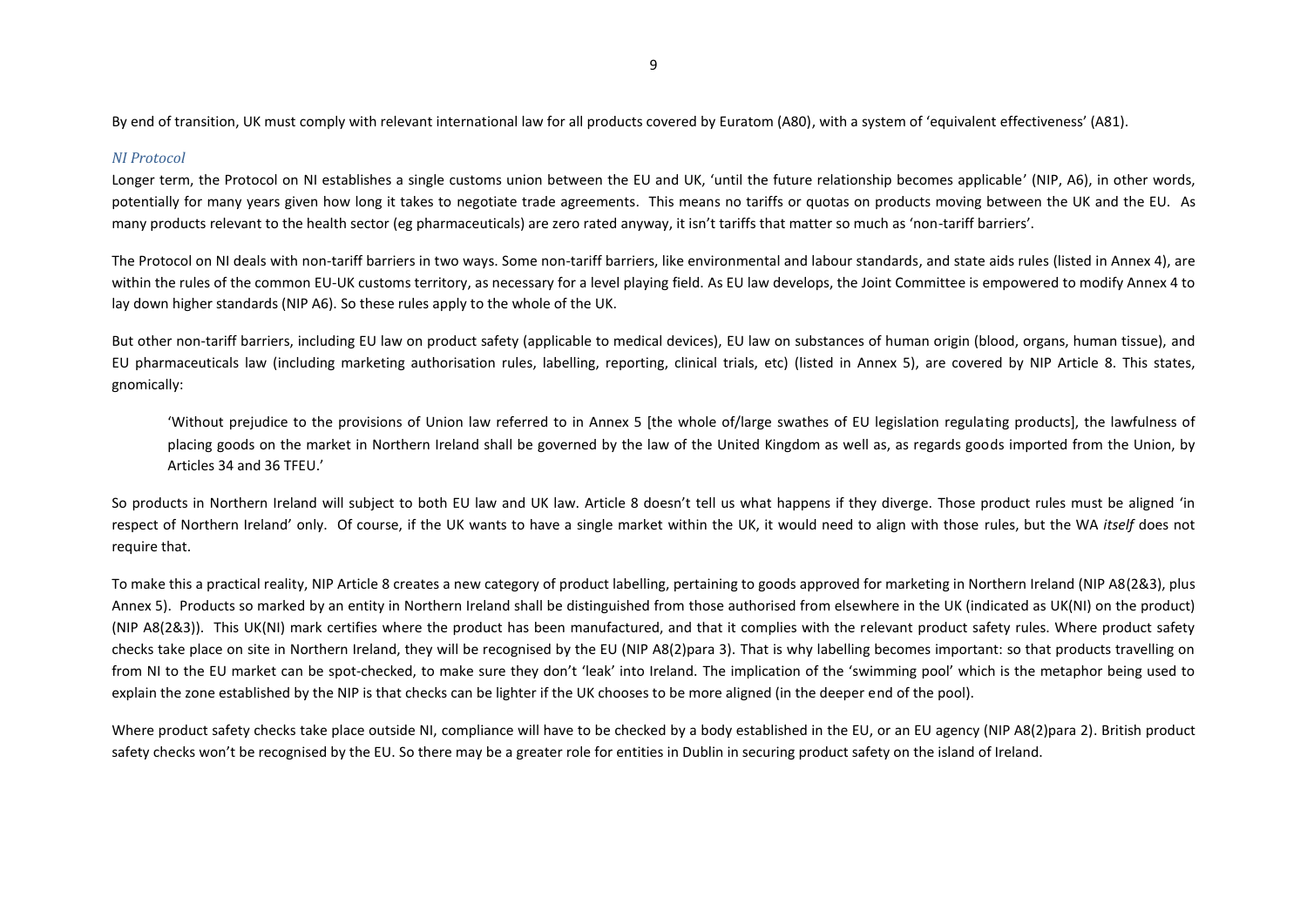For pharmaceuticals, there is a specific and explicit provision in Article 8 NIP, which makes it clear that the 'test and release by a qualified person in Northern Ireland of a batch of a medicinal product imported into or manufactured in Northern Ireland' will continue to be permitted under the WA and, for as long as it applies, the Protocol (NIP A8 last para). The practical aspects of testing and certification of those specific products is reflected in the WA's NIP, with a settlement that provides for continuity of current practice in Northern Ireland into the future.

By contrast, to clarify the general rule for product certification applicable to *medicines*, according to Annex 5 (p405), 'a medicinal product authorised in the UK in respect of Northern Ireland shall not be considered a reference medicinal product in the Union'. So it will not be possible for pharmaceuticals companies to get MHRA authorisation for marketing in Britain for sale in Northern Ireland, and then rely on that authorisation to sell that product in the EU.

So, to summarise: if a medicine is licensed in the UK, although it will be able to be sold in NI, it will not be able to be sold in the EU without their regulatory approval. A medicine licensed in the EU can be made in Northern Ireland and sold in both the EU and the UK; but such a medicine made elsewhere in the UK will not automatically be able to be exported to the EU.

### *Declaration*

The free trade agreement approach of the declaration means that medicines and other medical products will be able to flow freely between the EU and the UK. The negative impact, however, will come at a regulatory level, where the UK's role in the licensing system will be reduced. Exactly how far the UK's role will be reduced will depend on how closely the UK chooses to remain aligned with EU law (paragraphs 24-25). However, cooperation on radioisotopes is specifically provided for, and may be able to continue largely as it does now (paragraph 71).

### **Information**

The European Centre for Disease Control is not explicitly mentioned in the WA. That means that the UK is excluded from the ECDC under A7. It may not nominate, appoint or elect members; participate in decision-making; attend meetings, including of expert groups, except where the WA explicitly provides otherwise (A7). I cannot find an explicit exception for this particular agency. So the UK will no longer be part of the ECDC's decision-making processes from 29 March 2019.

However, the UK will have access to the ECDC's information system until the end of the transition period under A8. The UK and the EU will continue to share information on communicable diseases, and indeed take collective decisions about communicable disease threats, through WHO (Europe).

There will be ongoing application in the UK of EU data protection law (GDPR, but also 'general principles of EU law' and the EUCFR 'any other provisions of Union law governing the protection of personal data') during the transition period. EU data protection law will also apply after transition to personal data of data subjects outside the UK processed before end transition period, or under the WA (A70). The EU is obliged to treat data from UK the same as if from a MS until the end of transition (A73).

Access to networks, information systems, databases ceases at end of transition (A8) – so everything that is needed to import products; the Clinical Trials Portal; information sharing about pharmaceuticals and SUSARS; information sharing about medical professionals operating across borders; networks on substances of human origin; research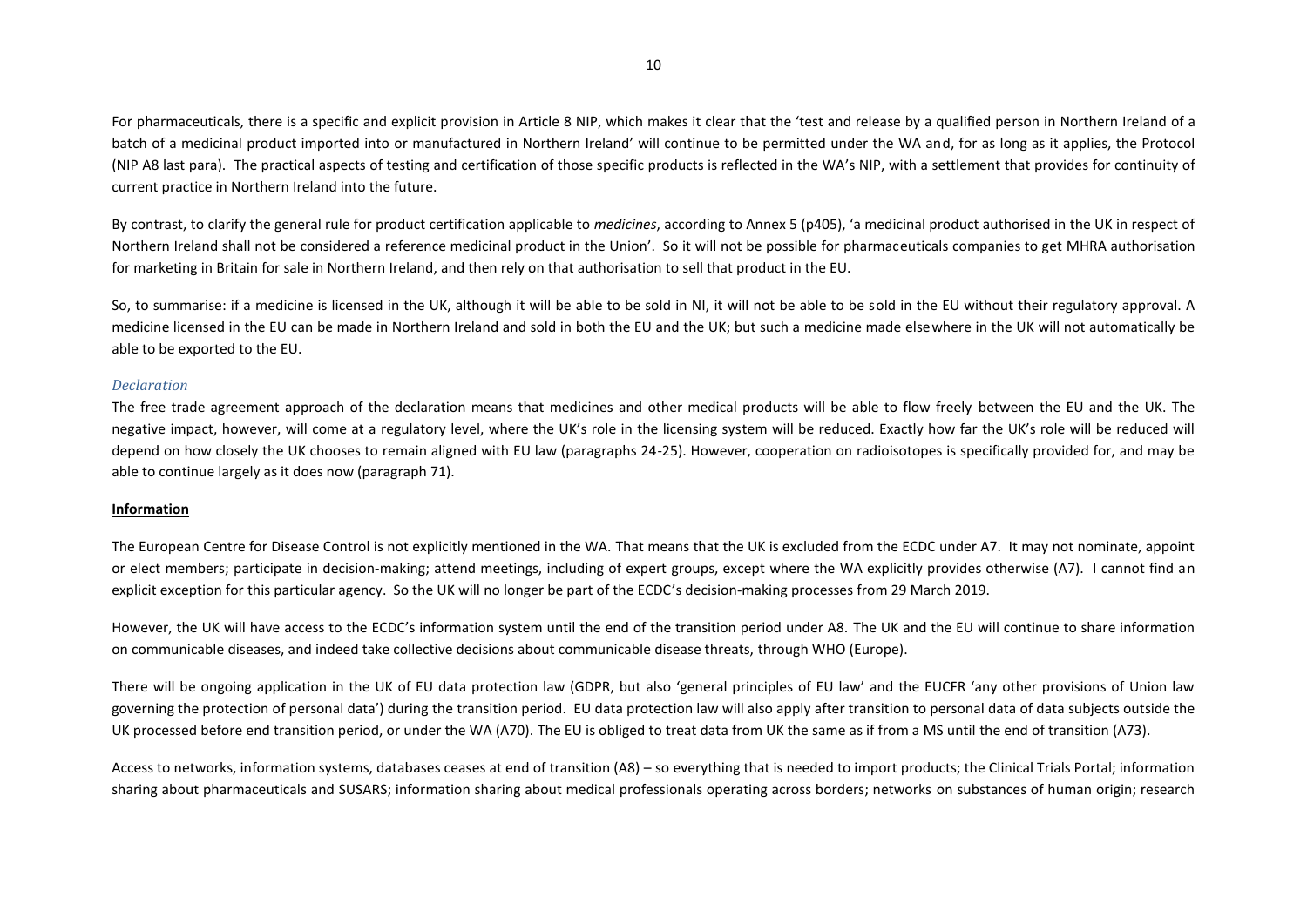networks … all ceases unless covered in the future relationship(s). But access to (and commitment to pay for) the Administrative Commission and the Electronic Exchange of Social Security Information (the information system behind EHIC and S1/S2) continues as an express exception (A34).

## *Declaration*

In the longer term, the UK will be a 'third country' in the terms of the GDPR, and so will need to have a data protection adequacy decision. The Declaration envisages the European Commission 'endeavouring' to adopt adequacy decisions by the end of 2020 (paragraph 9). So long as the UK remains aligned with the EU, this should not pose any problems other than administrative ones. But should the UK diverge, then cooperation involving data sharing in a range of health contexts (disease surveillance, research, rare diseases …) may prove more challenging.

# **Service delivery**

Some of the service delivery points have been covered above: the rights of EEA nationals in the UK's health and social care workforce; the labour regulation rules (eg continued application of the Working Time Directive during transition, and if the Joint Protocol's 'backstop' comes into play, thereafter); access to finance through the EIB.

EU rules on public procurement rules will continue during transition (A76), and could apply up to 9 months after end of transition (A78). There are no provisions on procurement in the NIP.

The Declaration envisages access to each other's public procurement markets beyond those required in WTO law.

Service delivery on the island of Ireland: The 'Common Travel Area' between UK and Ireland may continue, 'while fully respecting the rights of natural persons conferred by Union law' (NIP A5). However, this does not address the cross-border provision of services as such (eg: referral of patients, use of laboratory facilities, or remote reading of imaging).

### **Leadership and governance**

Outside the EU, the UK will lose opportunities to lead in regulation from the beginning of transition.

During transition, the UK will become a 'rule taker', with no opportunities for parliamentary scrutiny or for stakeholders to engage formally. Health-related EU legislation in the pipeline includes a proposal on Health Technology Assessment, as well as 'REFIT' legislation aimed to improve and simplify rules, for instance in health and safety at work re carcinogens; supplementary patent certificates for medicinal products; and the semi-regular revision of Regulation 883/2004 on coordination of social security. However modest these legislative changes may be, the UK will have no formal opportunities to influence or scrutinise them.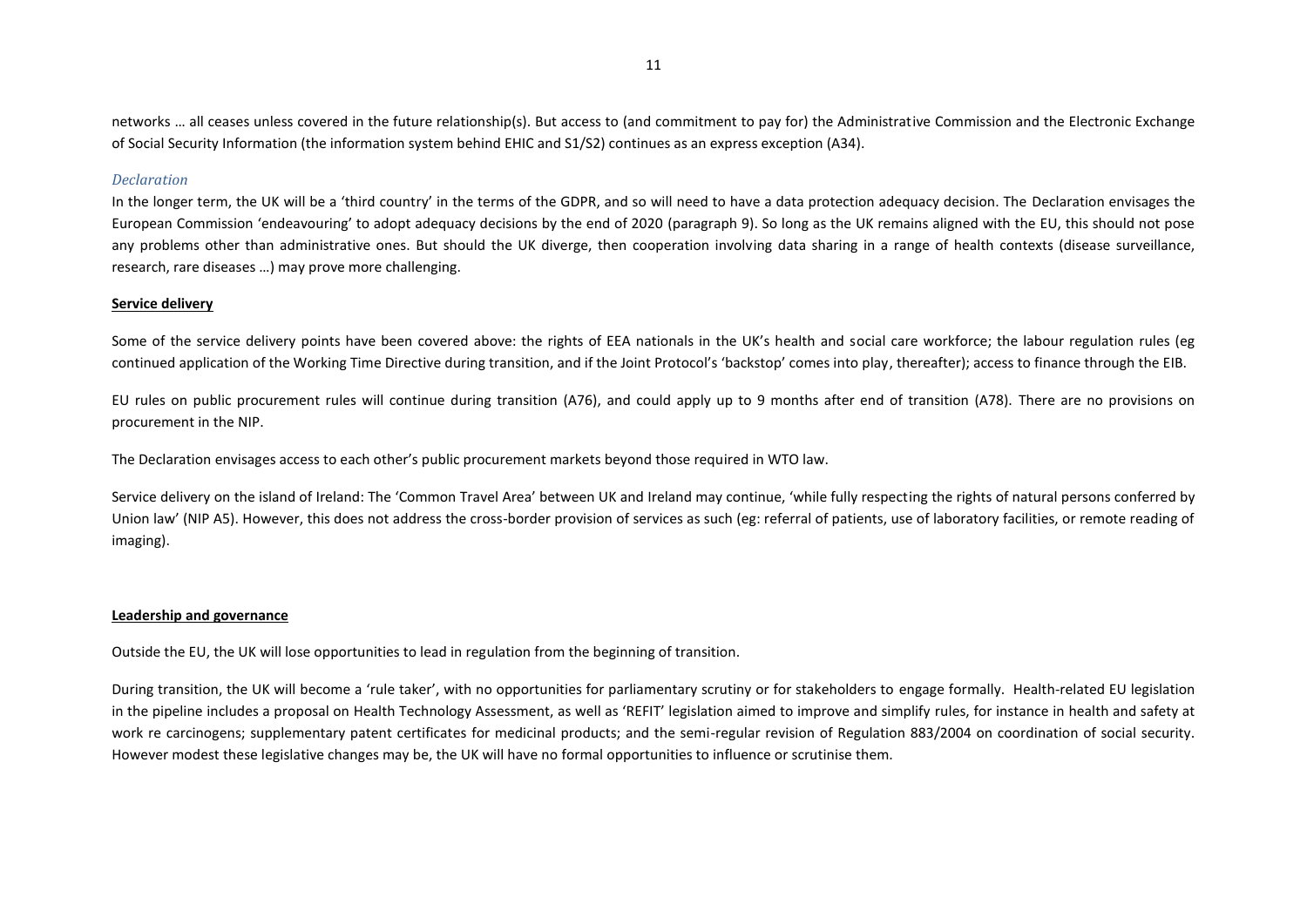The NIP binds the UK in a non-regression clause for some aspects of public health, particularly environmental standards (NIP Annex 4). Other public health rules, in particular the EU's tobacco regulation provisions, are in NIP Annex 5. The UK must apply those rules in Northern Ireland, but need not do so in the rest of the UK.

Many of the relevant regulatory rules, eg the Clinical Trials Directive, will continue to have relevance in the UK under the Protocol on Northern Ireland. As the EU changes these rules, the UK will be excluded from those decision-making processes, de facto also excluding parliamentary scrutiny and stakeholder engagement from the UK.

UK 'competent authorities' (including the UK's MHRA) must transfer information to the EU on ongoing authorisations led by the EU before Exit Day (A44). The Headquarters Agreement on the location of the EMA in London terminates when the EU notifies the UK that the transfer of the EMA to Amsterdam is complete (A119).

Working through and with the WHO or the UN *Codex Alimentarius* system as the UK, rather than as part of an entity the size of the EU, will inevitably entail a loss of influence.

## **Research**

Funding under Horizon 2020, and other health research funding available from the EU's Multi-annual Financial Framework 2014-2020, will continue during transition, as part of the financial settlement (A135).

There is no provision for collaboration to continue under the Northern Ireland protocol. The Declaration does specifically envisage arrangements for the UK to participate in EU-funded programmes on terms yet to be agreed; this is likely to be equivalent to 'third country' participation (meaning contributing a similar amount to what is received by UK-based beneficiaries; limits on leading projects; and no input into the overall design and priority-setting of the programmes).

### **Enforcement of the WA**

WA and the provisions of EU law it makes applicable have the same legal qualities in the UK as in the EU. So, if a provision 'meets the conditions for direct effect', it will be able to be relied on in litigation. UK primary legislation is necessary to secure the supremacy of the WA (the 'disapplication' of contrary ('inconsistent or incompatible' law). and the UK will adopt that primary legislation (A4).

The CJEU's jurisdiction over the UK and people and companies residing in or established in the UK continues during transition (A131). The CJEU continues to have jurisdiction in disputes brought by or against the UK, and to hear preliminary references from the UK, during transition (A86). Up to four years after end of transition, CJEU can hear cases that UK breached EU law or part four of the WA (the part on the transition) (A87); and that the UK failed to comply with a decision of EU administrative bodies or agencies under A95 WA (A88). As well as general breaches of EU law, there is an explicit reference to the procedure whereby the Commission can bring a MS before the CJEU if they breach EU state aids law (A87). Up to eight years after transition, UK courts may (though need not) refer to the CJEU on the interpretation of the citizens rights part of the WA, which includes the provisions on workforce, and social security rights, which include cross-border healthcare (A158).